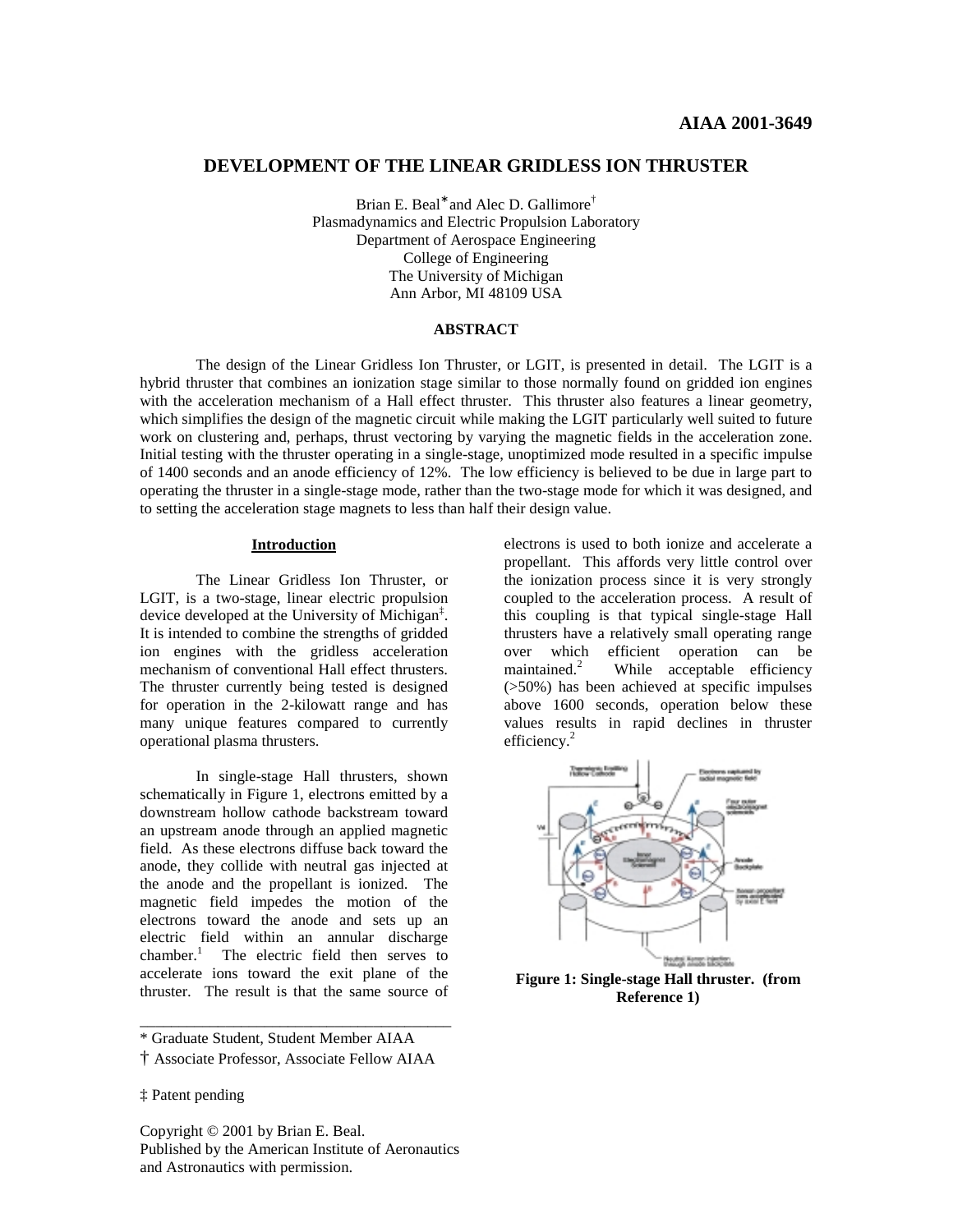In an effort to gain greater control over the ionization process, two-stage Hall thrusters have been created by introducing an intermediate electrode into the discharge channel. The intermediate electrode then serves as the cathode for the first (ionization) stage and as the anode in the second (acceleration) stage. Figure 2 shows a schematic of a typical two-stage thruster.<sup>3</sup> In some cases, a non-emitting intermediate electrode was used in an attempt to essentially separate the ionization and acceleration zones by controlling the voltage drop in each of the stages.<sup>4</sup> In other cases, an emitting intermediate electrode was used as an electron source for the ionization stage.<sup>5</sup> Both of these approaches have shown promise in increasing total thruster efficiency, which is related to the parameter  $\eta$  in Equation 1, where I represents current, V stands for voltage, and the subscripts 'a' and 'd' denote the acceleration and discharge stages, respectively.<sup>4</sup> As Equation 1 implies, a twostage thruster's efficiency is maximized by minimizing the power consumed by the ionization, or discharge, process. In practice, this is accomplished by operating the ionization stage at the lowest voltage for which the necessary discharge can be maintained.



**Figure 2: A typical two-stage Hall thruster 1) propellant feed, 2) anode, 3) magnetic circuit, 4) magnet winding, 5) cathode, 6) acceleration stage potential, 7) ionization stage potential, 8) intermediate electrode. (from Reference 3)** 

### **Design Features**

### Two-stage Design

The LGIT seeks to improve upon the overall efficiency and throttleability of Hall thrusters by effectively decoupling the ionization and acceleration processes. This is accomplished by using an ionization stage similar to those used in gridded ion engines such as NASA's NSTAR, which uses a ring-cusp magnetic field to enhance ionization. The LGIT ionization stage consists of a hollow cathode surrounded by a rectangular chamber, which serves as the anode. By utilizing two distinct electron sources for the first and second stages, it should be possible to optimize the ionization and acceleration processes nearly independently of each other, thus increasing overall efficiency. Ionization chambers utilizing hollow cathodes and cusped magnetic fields have exhibited ionization costs of approximately 100  $W/A$  in gridded ion thrusters,<sup>6</sup> which is significantly less than the 150-200 W/A normally associated with Hall thrusters.

Ions created in the ionization stage are accelerated through the discharge channel by the electric field created by electrons from the downstream cathode backstreaming toward the anode, just as in a conventional Hall thruster. Using this type of an acceleration mechanism is advantageous because it eliminates the need for grids, the erosion of which constitutes a major failure mode of conventional ion thrusters. Additionally, because the accelerated plasma maintains quasineutrality, space charge limitations are avoided. This allows the LGIT to achieve a much higher thrust density and smaller size than is possible with similarly powered gridded thrusters.

As the previous discussion implies, it is convenient to think of the LGIT as a combination of the ionization stage of a gridded ion thruster combined with the acceleration region of a Hall thruster. The two-stage nature of the LGIT is shown schematically in Figure 3. It should be noted that some of the features shown in Figure 3, such as the size and shape of some components, are exaggerated for clarity.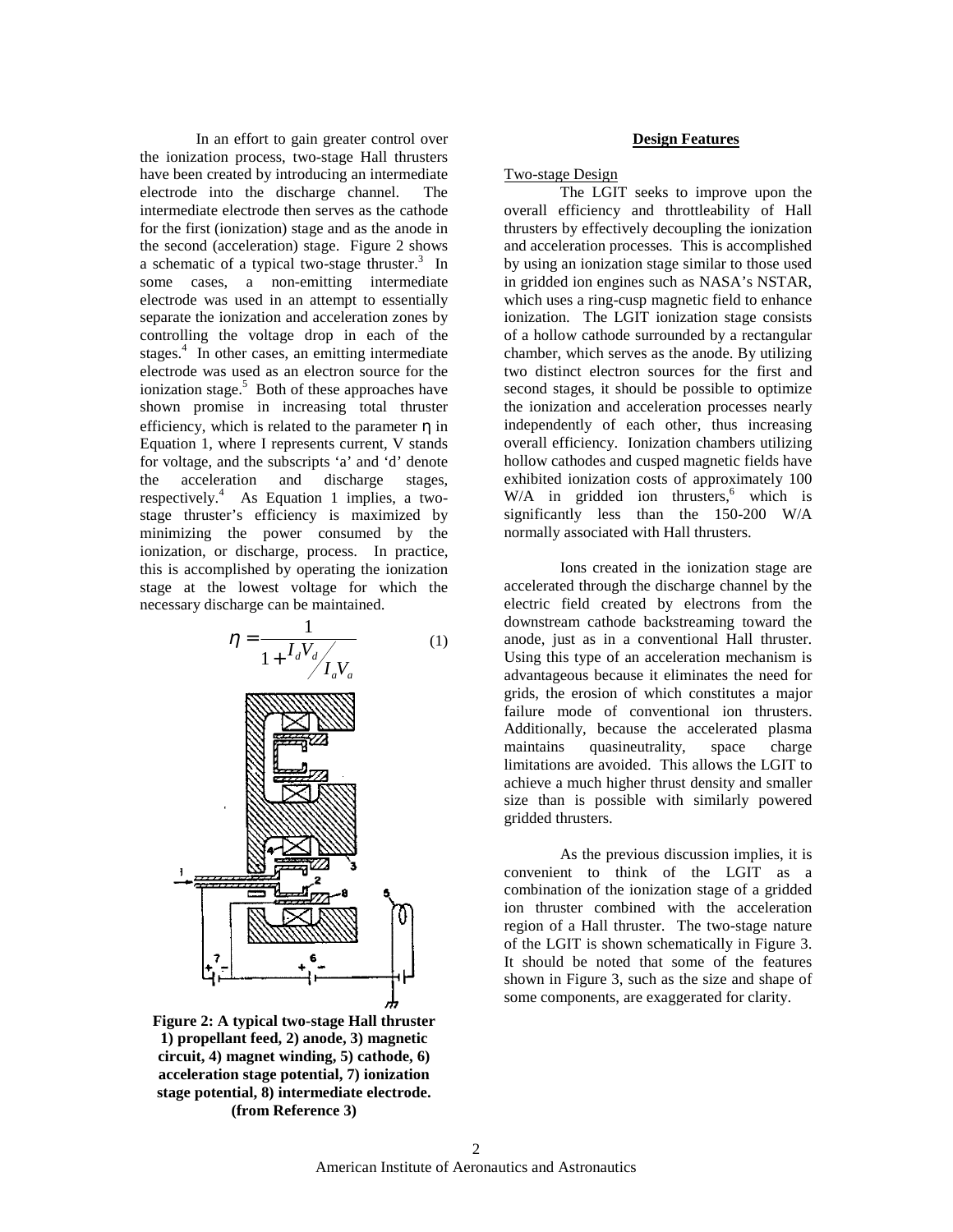

**Figure 3: A functional schematic of the Linear Gridless Ion Thruster.**

#### Linear Geometry

 One of the most striking features of the Linear Gridless Ion Thruster is its unusual shape. Unlike conventional Hall thrusters that use an annular geometry to facilitate closure of the electron drift current, the LGIT has a linear discharge chamber as shown in Figures 3 and 4. This geometry helped to simplify the development of the magnetic circuit for both the ionization and acceleration stages. Additionally, the linear geometry lends itself to easy spacecraft integration, clustering of multiple thrusters, and possibly to the use of thrust vectoring by varying the magnetic field shape in the acceleration region.

A direct consequence of the linear shape of the acceleration stage is that the Hall current flows across the face of the thruster and is not closed. Researchers at Stanford University have proven that closure of the electron drift current is not necessary by successfully operating a single-stage, linear Hall thruster.<sup>7, 8</sup> To avoid excessive erosion of the ceramic acceleration stage, a tantalum electrode is used to collect the Hall current. There are several options, which will be the subject of future experiments, for handling the current collected by the tantalum electrode. Some of these options include allowing the electrode to float, grounding it, or connecting it to the ionization stage cathode such that the collected current may be re-emitted.



### **Figure 4: Front view of the linear acceleration stage.**

### **Design Method**

#### Scaling

 The thruster being tested was designed for operation at approximately 2 kilowatts. The acceleration stage has been sized to handle a 3 amp discharge at 500 volts with an expected ionization stage power of 500 watts. This assumes ionization costs of approximately 150 W/A.

The overall scaling was accomplished using a combination of empirical scaling laws<sup>9</sup> and by comparison to an existing coaxial thruster.<sup>2</sup> The acceleration channel height and width were determined by scaling from the Air Force/University of Michigan P5 thruster and maintaining a constant current density and aspect ratio. In effect, this dictates that the exit area of the thruster should be proportional to the desired power level for devices operating at comparable voltages. This scaling method was chosen partly to keep the heat transfer to the thruster walls from becoming unmanageable. This method results in an acceleration channel that is 198 mm wide and 22 mm high for a thruster designed to operate at 500 V and 3 A.

The depth of the acceleration channel can be estimated using equations 1.8-1.11 in Reference 3. This calculation results in a suggested channel depth of 18 mm, however this formula is for a stationary plasma thruster (SPT) and hence it assumes that ionization, as well as acceleration, must occur in this depth. Since the plasma is produced in the ionization stage, it was believed that the acceleration stage could be significantly shortened to reduce the loss of ions by recombination at the walls. The actual depth of the acceleration zone was chosen to be 15 mm by optimizing the magnetic field in this region as discussed in subsequent sections of this paper. The acceleration stage is constructed of a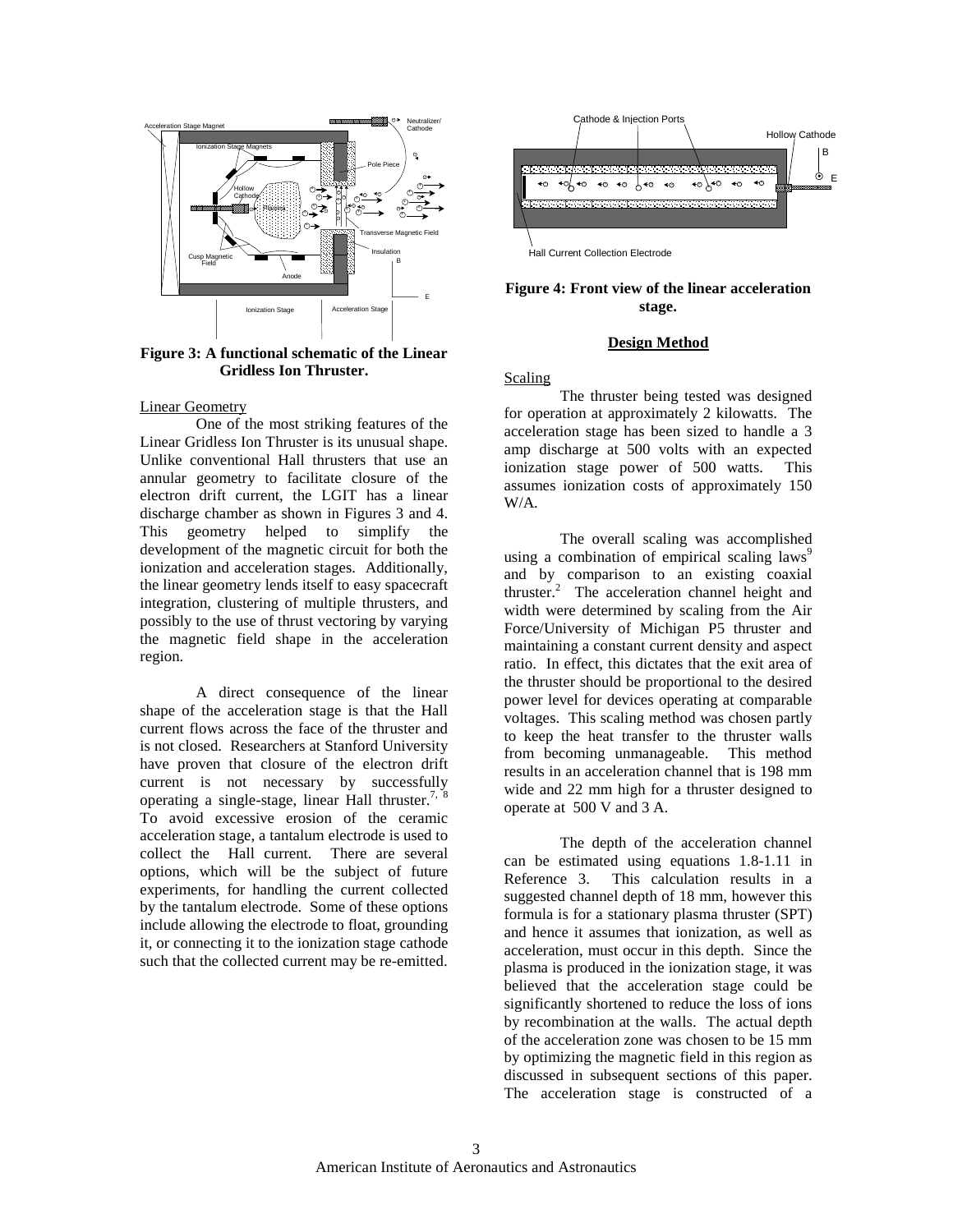ceramic composed of 50% boron nitride and 50% silicon dioxide.

The height and width of the ionization chamber are sized so that the two stages of the thruster mate smoothly with each other. The rear of the chamber must also be sufficiently large to accommodate a standard NASA 6.4-mm diameter hollow cathode. These considerations led to an ionization stage that is 16 mm high in the back and 22 mm high in the front. The width is 198 mm.

The length of the ionization stage is such that a neutral xenon atom injected at the rear has a high probability of being ionized before escaping into the acceleration zone due to thermal motion. This is accomplished by sizing the discharge chamber such that the characteristic ionization time of an injected xenon atom,  $\tau_{ion}$ , is significantly shorter than the thermal escape time,  $\tau_{\text{esc}}$ . The escape time is given by Equation 2 and is a function of the length of the chamber (L), Boltzman's constant (k), the temperature of the neutral gas  $(T_a)$ , and the mass of a xenon atom  $(m_a)$ . Equation 3 gives the characteristic ionization time, which can be expressed in terms of the xenon number density  $(n_a)$ , the electron temperature  $(T_e)$ , the electron mass (m<sub>e</sub>), and the ionization cross section ( $\sigma_{\rm I}$ ).

$$
\tau_{esc} = \frac{L}{\sqrt{\frac{8kT_a}{\pi m_a}}}
$$
(2)

$$
\tau_{ion} = \frac{1}{n_a v_e \sigma_i} = \frac{1}{n_a \sqrt{\frac{8kT_e}{\pi m_e}} \sigma_i}
$$
(3)

In using Equation 3, the temperature dependent ionization cross section, given in  $m<sup>2</sup>$ by Equation 4, has been used.<sup>10</sup> Calculation of the ionization time requires an estimate of the neutral xenon density inside the ionization chamber. Since this is difficult to predict analytically, an empirical relation was used. The similarity between the ionization stage of the LGIT and those of gridded ion thrusters makes the use of empirical relations used in ion thrusters appropriate. Equation 5 gives an estimate of xenon number density in  $m<sup>-3</sup>$  based on geometric parameters such as the primary electron area  $(A_p)$  and the primary electron volume  $(\Omega_p)$ .<sup>11</sup> The final term involving the mass and cross sections of xenon and argon is a correction factor to account for the gas being used.

$$
\sigma_i = 1.73x10^{-21}T_e(eV) - 2.095x10^{-2}(4)
$$

$$
n_a \approx 1.4x10^{17} \frac{A_p}{\Omega_p} \frac{\sigma_{Ar} m_{Ar}}{\sigma_{xe} m_{xe}} \tag{5}
$$

Combining Equations 2-5 and examining a range of expected electron and neutral temperatures led to the selection of a 50 mm long ionization stage. The anode, which is the outer shell of the ionization stage, was constructed of 316 stainless steel. Figure 5 shows a solid model of the ionization stage and ceramic acceleration stage without any of the surrounding components. The stripes on the anode represent the placement of the permanent magnets discussed in the next section (see arrow).



# **Figure 5: A solid model showing the ionization and acceleration stages without the surrounding components.**

# Magnetic Circuit

 The magnetic field in the LGIT, as in virtually all electrostatic thrusters, is one of the most critical design considerations. As Figure 3 implies, there are two very different magnetic field topologies in the two stages of this thruster. The first stage features cusped fields designed to enhance ionization by increasing the effective path length between the ionization stage cathode and the anode walls. The acceleration stage uses transverse magnetic fields to impede the flow of electrons toward the anode.

 The magnetic fields in the acceleration stage have the same function as those in a conventional Hall thruster. The strength of the field is determined by ensuring that the electron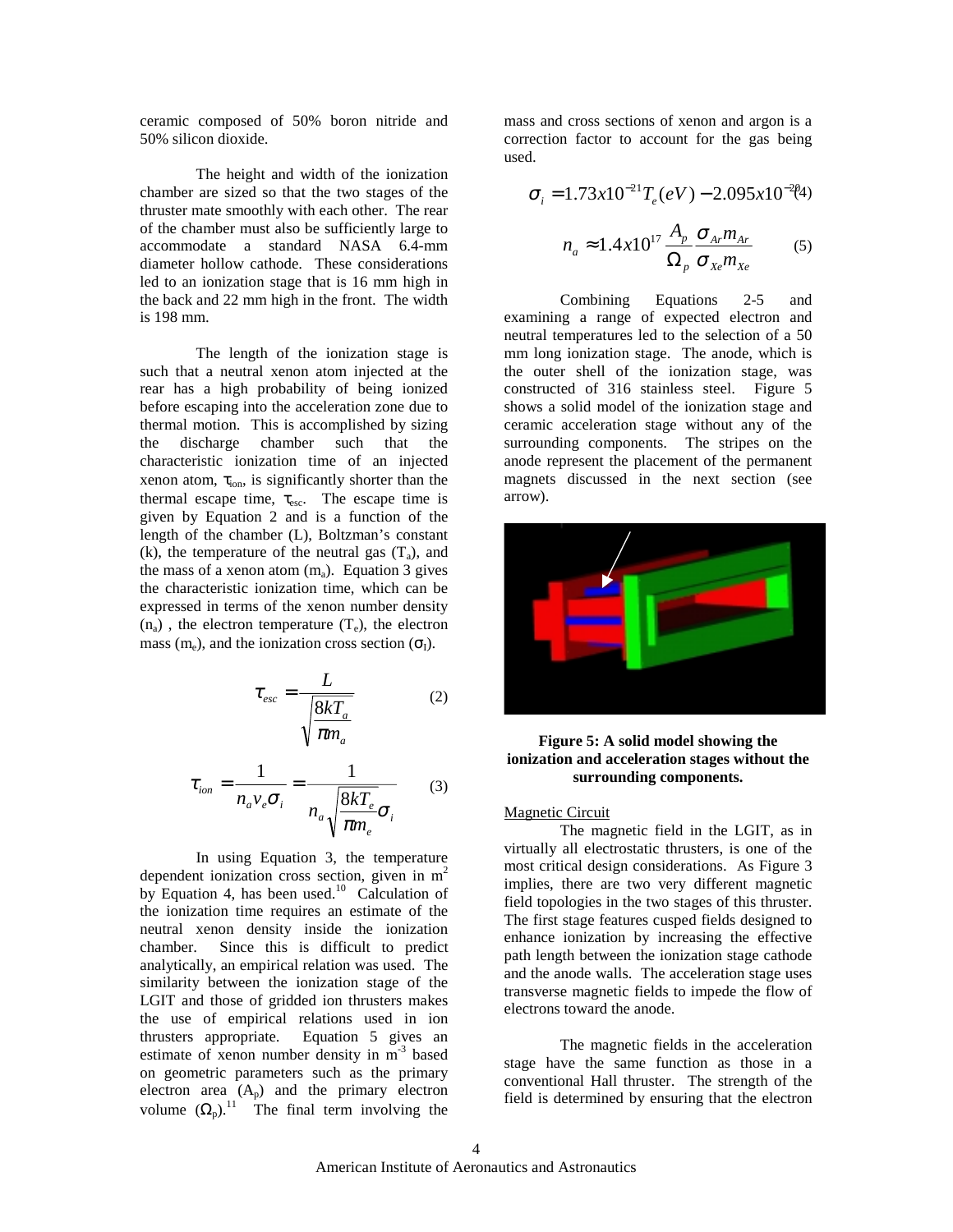and ion Larmor radii,  $r_{\text{Le}}$  and  $r_{\text{Li}}$ , respectively, satisfy Equation 6, which compares these lengths to the characteristic length of the thruster (L).

$$
r_{l,e} \ll L \ll r_{l,i} \tag{6}
$$

 The magnitude of the magnetic field required in the acceleration zone was estimated by scaling it to the field in the P5 thruster. The goal of the scaling is to keep constant the ratio of the electron gyroradius to the thruster dimensions,  $r_{\text{Lg}}/L$ . This is accomplished by considering the scaling relations used previously where the thruster exit area, and hence the square of the characteristic length scale, was kept proportional to the design power level. Since the electron gyroradius is proportional to the inverse of the magnitude of the magnetic field, it follows that Equation 7 must be satisfied to maintain a constant ratio of gyroradius to characteristic length. In Equation 7, B represents the magnitude of the magnetic field and P represents the nominal thruster power. For a two-stage design, such as the LGIT, the acceleration stage power should be used. Considering that the peak magnetic field strength on the centerline of the 5-kW-class P5 is approximately 250 gauss, Equation 7 suggests a maximum field of 450-500 gauss on the centerline of the LGIT.

$$
PB^2 = constant \tag{7}
$$

 The ionization stage consists of samarium-cobalt permanent magnets in a cusped configuration to enhance ionization. Both ringcusp and line-cusp arrangements were considered with an eye toward the ring-cusp option since it has been shown to reduce ionization costs by as much as 20% compared to line-cusp configurations.<sup>6</sup> Unfortunately, it was determined that the ring-cusp design would interfere with the magnetic field in the acceleration region. As shown in Figure 6, a ring-cusp arrangement would have placed magnets having the same orientation next to each other on one edge of the ionization/acceleration interface while placing magnets of opposite orientations next to each other on the other edge. This would have made it impossible to create a symmetric discharge. A line-cusp configuration,

on the other hand, allows the permanent magnets to be arranged in such a way that the magnetic fields are symmetric across both midplanes of the thruster. For this reason, a line-cusp arrangement with the long axis of the magnets running parallel to the flow direction was chosen.



**Figure 6: A simplified schematic showing the unacceptable magnetic field interaction that would occur with a ring-cusp design.** 

After determining the overall magnetic configuration, the 3D magnetic field simulation program MagNet 6.1 was used to size the magnetic pole pieces, determine the screen configuration, and optimize the number and size of permanent magnets used. The main goal of the design was to find an arrangement of permanent magnets that would create a weak field in the middle of the ionization stage to enhance ionization and a strong field near the walls to reduce the loss of primary electrons. This was accomplished by the use of 40 mm long samarium-cobalt magnets with a 5 mm x 5 mm cross section. After an iterative process, a configuration was chosen in which the magnets were arranged with 5 on the top and bottom of the anode and one on each side for a total of 12 magnets. Figure 7 shows the resulting magnetic cusps predicted by the MagNet software. The cross section shown is taken from approximately halfway down the length of the ionization chamber in a direction perpendicular to the flow velocity.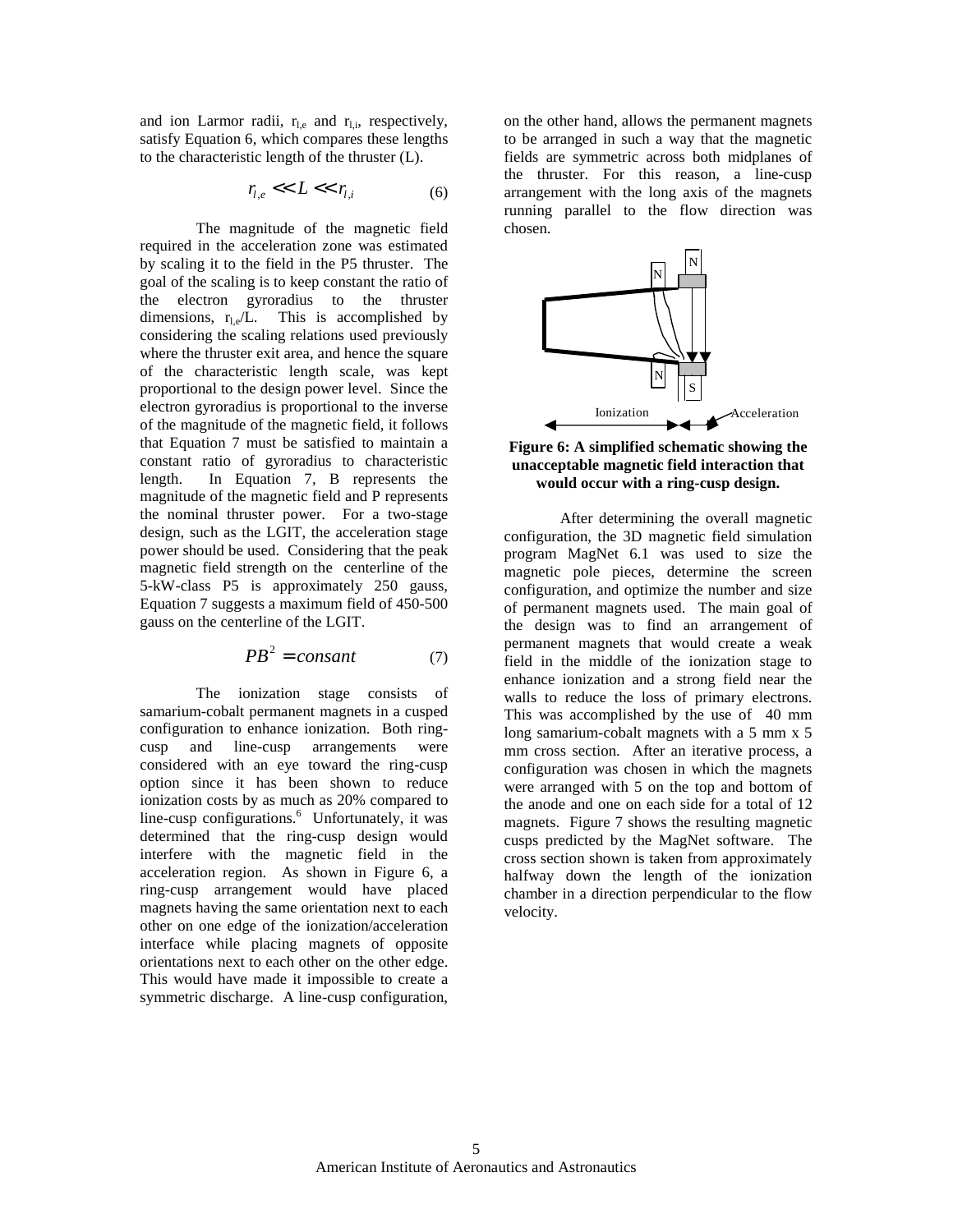

**Figure 7: Magnetic cusps predicted by MagNet 6.1 near the midplane of the ionization stage.** 

An electromagnet circuit constructed of cold-rolled steel provides the transverse magnetic fields in the acceleration region. This circuit was designed to be capable of producing peak magnetic field strengths of at least 750 gauss, well above the expected operating value of 500 gauss. The circuit consists of 8 solid cores connecting 3/8" thick front and back pole pieces. A magnetic screen surrounds the anode to prevent the fields created in the acceleration stage from interfering with the magnetic cusps of the ionization stage. The magnetic circuit, including the rectangular screen, is shown in Figure 8. Figure 9 shows a photograph of the Figure 8: A solid model of the LGIT showing completed thruster.



**the electromagnet circuit of the acceleration stage.**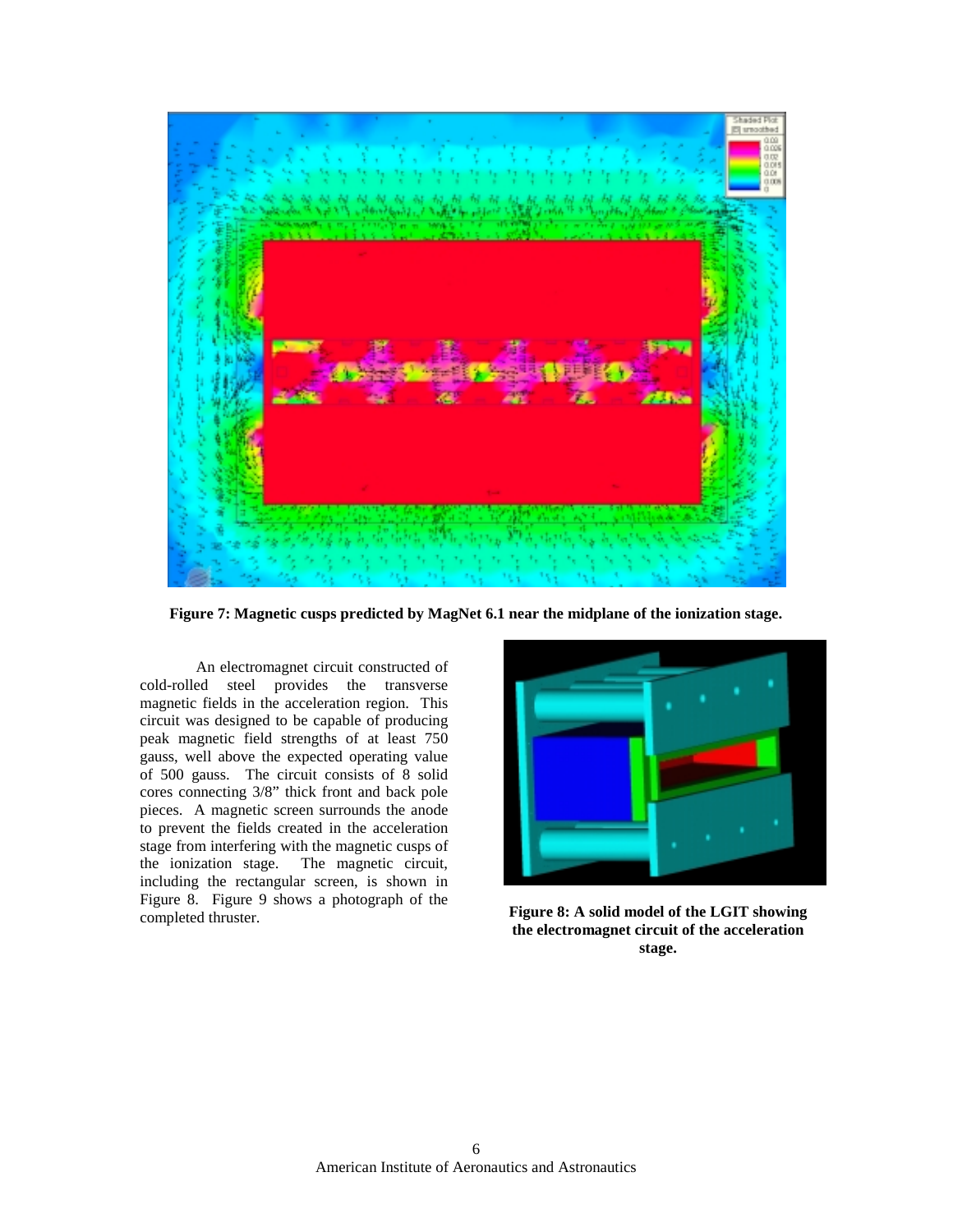

**Figure 9: The Linear Gridless Ion Thruster.** 

 Recent work has suggested that the shape of the magnetic field in the acceleration zone may affect the loss of ions to the channel<br>walls  $\frac{12}{12}$  There is reason to believe that There is reason to believe that symmetric, "cupped" magnetic field lines having high strength near the walls and a lower strength near the center of the channel would tend to keep the bulk of the plasma away from the channel walls, thus reducing ion losses due to recombination.<sup>12</sup> In a linear thruster such as the LGIT, symmetric field lines are easy to achieve. As Figure 10 shows, the field lines in the LGIT run nearly perpendicular to the flow direction at the exit plane with cups developing upstream. Figure 10 shows a side view of the thruster. The multiple field lines shown at each axial location represent 5 different streamtraces taken at evenly spaced points across the long dimension (width) of the thruster. It is interesting to note that the lines of force are nearly uniform across the face of the thruster near the exit plane while further upstream the nonuniform field lines are evidence of interaction between the ionization and acceleration stage fields. Figure 11 shows the slightly lower field strength near the center of the

acceleration channel compared to near the ceramic walls.





It has been well established that the optimum magnetic field in a conventional Hall thruster consists of a low field strength in the upstream portion of the channel increasing to a peak near the thruster exit plane.<sup>13</sup> As Figure 11 shows, this was achieved in the LGIT by careful placement of the front pole pieces. Note the nearly uniform field strength in the center of the ionization zone and the sharp increase near the exit plane.

# Electrical Configuration

 The ionization and acceleration stages of the LGIT are powered by Sorensen DCS 55- 55 and DCR 600-16T power supplies, respectively. The ionization stage power supply is connected to an isolation transformer to allow it to float at near anode potential. Various laboratory power supplies are used to power the top and bottom electromagnets as well as a heater and igniter for each cathode. A simplified electrical schematic is shown in Figure 12. In Figure 12, the heater, keeper, and electromagnet power supplies are omitted for clarity.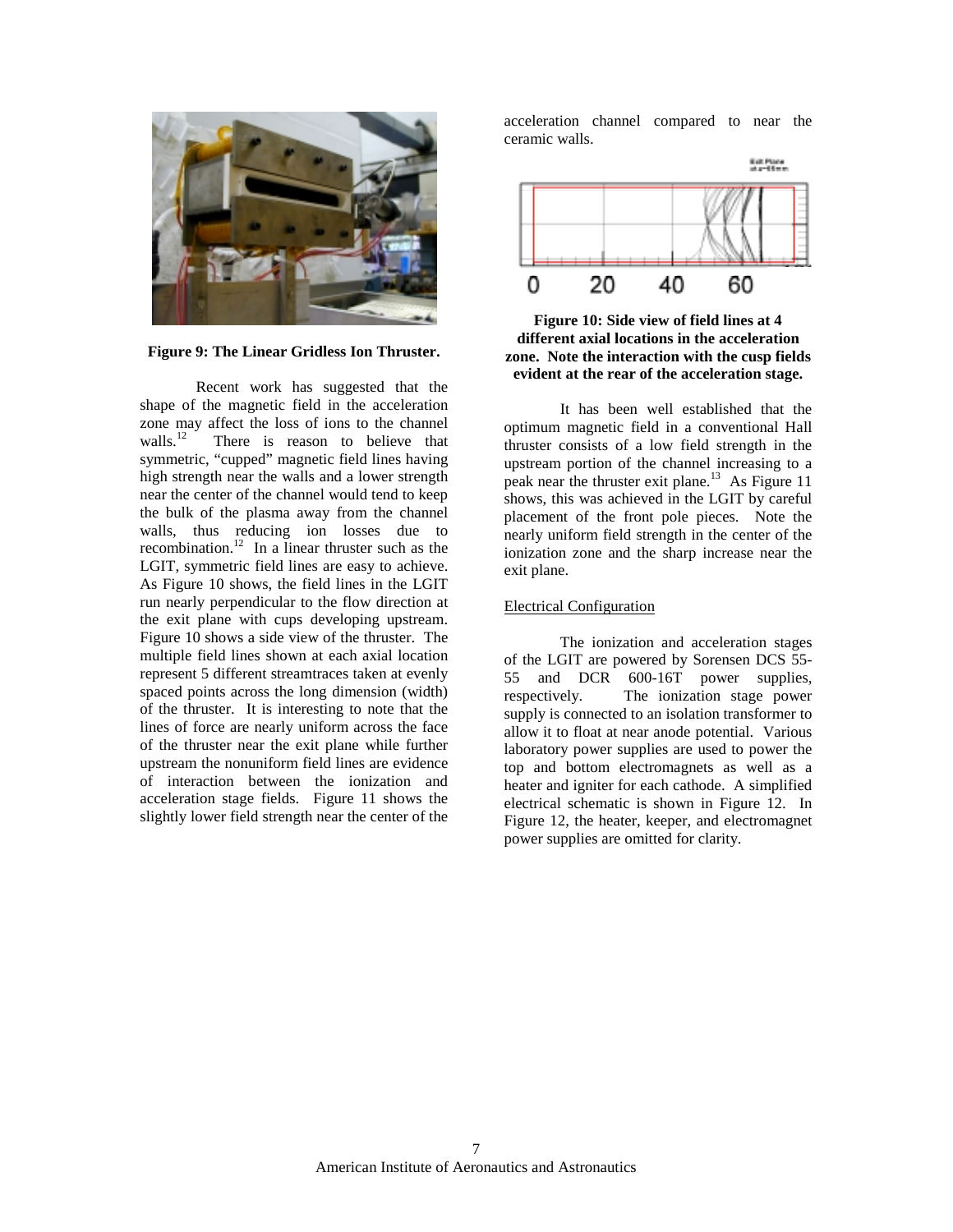

**Figure 11: Side view showing the peak in magnetic field strength near the exit plane.**



**Figure 12: A simplified electrical diagram.** 

# **Experimental Setup**

 Initial tests of the LGIT were conducted in the Large Vacuum Test Facility (LVTF) at the University of Michigan's Plasmadynamics and Electric Propulsion Laboratory (PEPL). The LVTF is a 6-meter diameter by 9-meter long cylindrical, stainless steel vacuum chamber with four large mechanical roughing pumps. Seven nude CVI Model TM-1200 cryopumps provide a

pumping speed of approximately 500,000 liters per second on air and 240,000 liters per second on xenon. This facilitates a base pressure of less than  $1x10^{-7}$  Torr and a pressure in the  $10^{-6}$  Torr range during thruster operation. For the initial tests described in this paper, only four of the seven cryopumps were used and the chamber pressure was maintained at less than  $1.5x10^{-5}$ Torr indicated.

 The goal of the initial thruster tests was to measure the thrust, specific impulse, and efficiency of the thruster. To accomplish this the LGIT was mounted on a NASA Glenn Research Center type inverted pendulum thrust stand.

 Due to difficulties in obtaining a hollow cathode for use in the ionization stage in time to write this paper, initial attempts were made to run the thruster in a single-stage mode. In this mode, the thruster is operated like a conventional Hall thruster, i.e. the ionization stage power supply is completely disconnected. The Hall current collector was electrically grounded.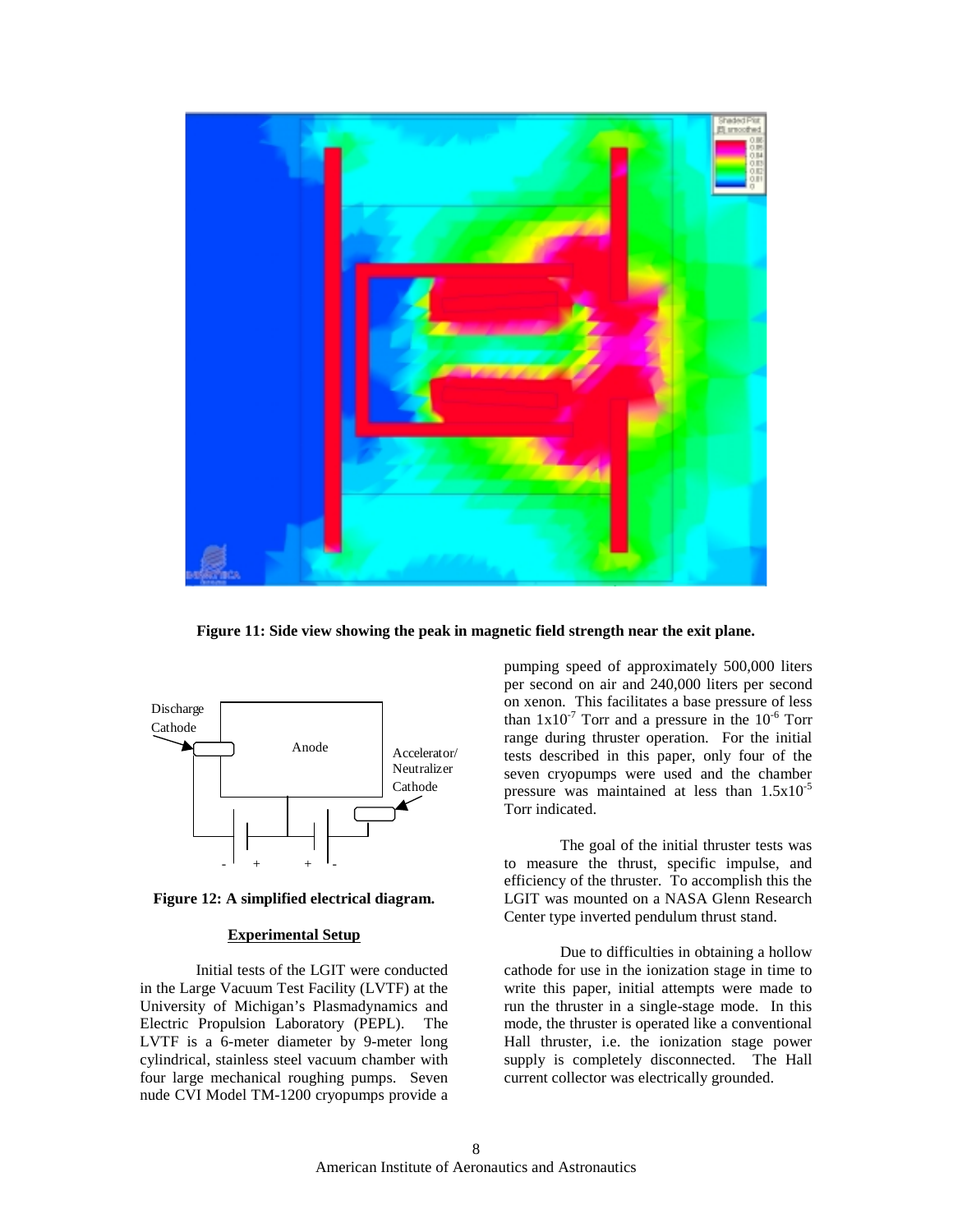### **Experimental Results**

 The LGIT was initially started in singlestage mode at 300 V with the electromagnets set to approximately half of their design value. The magnets were set to this low value in an attempt to ease thruster startup, with the intent to optimize the magnet settings after a stable discharge was achieved. The anode and accelerator cathode flow rates were set to 15.0 and 6.0 sccm, respectively. The thruster was ignited in this configuration and the resultant discharge current was 3.9 A with the cathode floating at 25.5 V below ground. The thruster maintained a stable discharge for approximately three minutes. Figure 13 shows the LGIT firing for the first time. Unfortunately, before the electromagnet settings were adjusted and optimized, an electrical short between the anode and screen extinguished the discharge.

In the three minutes that the discharge was maintained, the thrust stand recorded a constant thrust of approximately 20 mN. Given the anode flow rate of 15.0 sccm, this constitutes a specific impulse of approximately 1400 seconds. The calculated anode efficiency was 12%. The low efficiency is not surprising considering that the LGIT was operating in a single-stage mode rather than the two-stage mode for which it was designed. Additionally, the discharge current for a mass flow rate of only 15 sccm is expected to be significantly less than the 3.9 A measured. The anomalously high current is most likely the result of the low electromagnet setting. If the magnet settings were to be increased to their design value a significantly lower discharge current is expected.



**Figure 13: The LGIT firing for the first time.**

# **Future Work**

 In the future, the way in which the anode is isolated will be improved upon to prevent the electrical shorts experienced during these techniques. Additionally, a cathode fitting the requirements of the ionization stage will be acquired or built so that the LGIT can be operated in two-stage mode. Once these changes have been implemented, the thruster performance will be measured and optimized at a variety of different power levels. The host of diagnostics available at PEPL will then be used to characterize the thruster both internally and externally.

#### **Acknowledgements**

 The authors would like to thank Terry Larrow for his excellent work in machining the various parts of the LGIT and the other researchers at PEPL for the many valuable discussions during the design phase of this project. Special thanks also goes to the Michigan Space Grant Consortium for providing funding to attend this conference.

#### **Note to Reader**

 Many of the figures in this paper were originally created in color and may not be reproduced well here. If the figures are difficult to make out, the reader may wish to view color versions of the figures at the PEPL website: http://www.engin.umich.edu/dept/aero/spacelab/r esearch/publications.

#### **References**

- 1. King, L.B., "Transport Property and Mass Spectral Measurements in the Plasma Exhaust Plume of a Hall-effect Space Propulsion System," Ph.D dissertation, University of Michigan, 1998.
- 2. Haas, J.M., Gulczinski III, F.S., Gallimore, A.D., Spanjers, G.G., Spores, R.A., "Performance Characteristics of a 5 kw Laboratory Hall Thruster," AIAA 97-3503, 34<sup>th</sup> Joint Propulsion Conference, Cleveland, OH, July 1998.
- 3. Kaufman, H.R., "Technology of Closed-Drift Thrusters," AIAA Journal, Vol. 23, No. 1, Jan. 1985, pp. 78-87.
- 4. Tverdokhlebov, S.O., "Study of Double-Stage Anode Layer Thruster Using Inert Gases,"